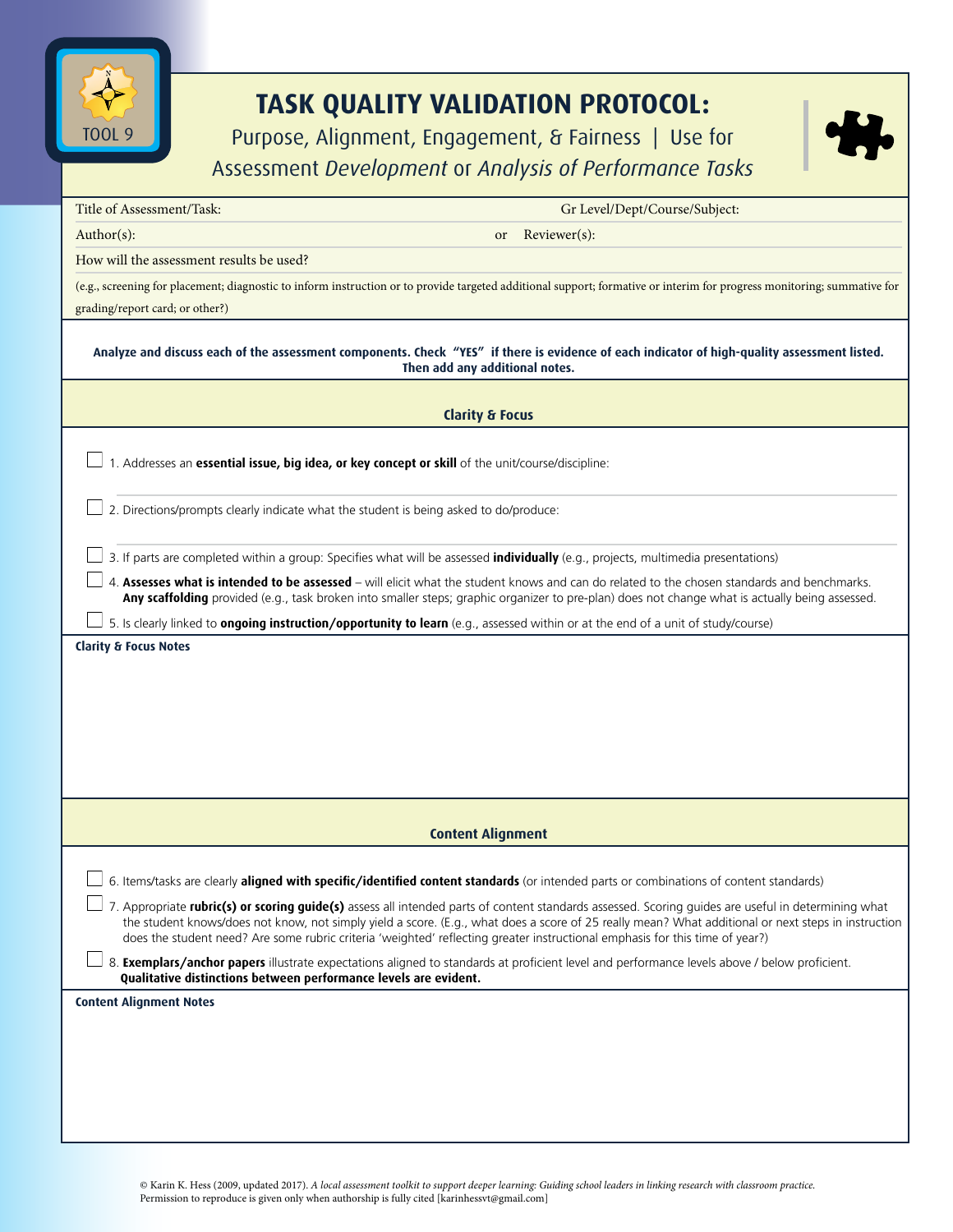| <b>TASK QUALITY VALIDATION PROTOCOL:</b><br>TOOL 9<br>Purpose, Alignment, Engagement, & Fairness   Use for<br>Assessment Development or Analysis of Performance Tasks<br><b>Rigor Alignment/Cognitive Demand</b><br>9. Identify Depth-of-Knowledge/ DOK levels assessed/emphasized (e.g., number of score points given, weighting in the rubric). For example, an es-<br>say would mostly assess DOK 3 (full multi-paragraph composition), but also have some DOK 2 items/parts (text organization, structure) and DOK<br>1 (grammar, conventions) also assessed. You would check "most of the test/task" for DOK 3 and "some of the test/task" for DOK 2 and DOK 1.<br>(See Hess Cognitive Rigor Matrix /CRM Tools for content-specific descriptors of each DOK level.)<br>DOK 1: Students recall/locate/reproduce: words, terms, facts; basic application of rules, procedures, which may be routine and multi-step<br>some of the test/task<br>most of test/task<br>none of the test/task)<br>DOK 2: Students apply level 1 within the ability to paraphrase, summarize, interpret, infer, classify, organize, compare; determine fact from fiction; solve,<br>as in routine word problems; determine meanings in context. There is a correct answer, but may involve multiple concepts/decision points.<br>some of the test/task<br>most of test/task<br>none of the test/task)<br>DOK 3: Students must support their thinking by citing evidence (e.g., text, data, calculations, models). Students are asked to go beyond the text/data<br>collection to analyze, generalize, or connect to bigger ideas. Requires 'uncovering' and interpreting less explicit knowledge. Items may require abstract reasoning,<br>alternate approaches, inferences that connect information, application of prior knowledge or text support for an analytical judgments.<br>most of test/task $\Box$ some of the test/task $\Box$ none of the test/task)<br>DOK 4: Students use deeper knowledge of content, and evidence of complex reasoning, planning, and developing new ideas/insights/products from multiple sources.<br>Usually applies to an extended task or project. Examples: evaluate works by the same author; critique an issue across time periods or research topic/issue from<br>different perspectives; longer science/math/arts investigations or research projects involving all phases of design, testing, and refining.<br>most of test/task $\Box$ some of the test/task $\Box$ none of the test/task)<br>10. Has alignment with the <i>intended rigor</i> of the content standards (or parts/combinations of the content standards). Scaffolding does not<br>significantly reduce cognitive demand.<br><b>Rigor Alignment Notes</b><br><b>Student Engagement</b><br>11. The situation/scenario or application is authentic. Reflects a meaningful, real-world problem, issue, or theme worth exploring.<br>12. Provides for student ownership, choice, and/or decision-making; requires the student to be actively engaged in solution finding.<br>13. Is administered after students have had adequate time to learn, practice, and expand their understanding of skills/concepts assessed.<br><b>Student Engagement Notes</b> |  | continued |  |
|------------------------------------------------------------------------------------------------------------------------------------------------------------------------------------------------------------------------------------------------------------------------------------------------------------------------------------------------------------------------------------------------------------------------------------------------------------------------------------------------------------------------------------------------------------------------------------------------------------------------------------------------------------------------------------------------------------------------------------------------------------------------------------------------------------------------------------------------------------------------------------------------------------------------------------------------------------------------------------------------------------------------------------------------------------------------------------------------------------------------------------------------------------------------------------------------------------------------------------------------------------------------------------------------------------------------------------------------------------------------------------------------------------------------------------------------------------------------------------------------------------------------------------------------------------------------------------------------------------------------------------------------------------------------------------------------------------------------------------------------------------------------------------------------------------------------------------------------------------------------------------------------------------------------------------------------------------------------------------------------------------------------------------------------------------------------------------------------------------------------------------------------------------------------------------------------------------------------------------------------------------------------------------------------------------------------------------------------------------------------------------------------------------------------------------------------------------------------------------------------------------------------------------------------------------------------------------------------------------------------------------------------------------------------------------------------------------------------------------------------------------------------------------------------------------------------------------------------------------------------------------------------------------------------------------------------------------------------------------------------------------------------------------------------------------------------------------------------------------------------------------------------------------------------------------------------------------------------------------------------|--|-----------|--|
|                                                                                                                                                                                                                                                                                                                                                                                                                                                                                                                                                                                                                                                                                                                                                                                                                                                                                                                                                                                                                                                                                                                                                                                                                                                                                                                                                                                                                                                                                                                                                                                                                                                                                                                                                                                                                                                                                                                                                                                                                                                                                                                                                                                                                                                                                                                                                                                                                                                                                                                                                                                                                                                                                                                                                                                                                                                                                                                                                                                                                                                                                                                                                                                                                                                |  |           |  |
|                                                                                                                                                                                                                                                                                                                                                                                                                                                                                                                                                                                                                                                                                                                                                                                                                                                                                                                                                                                                                                                                                                                                                                                                                                                                                                                                                                                                                                                                                                                                                                                                                                                                                                                                                                                                                                                                                                                                                                                                                                                                                                                                                                                                                                                                                                                                                                                                                                                                                                                                                                                                                                                                                                                                                                                                                                                                                                                                                                                                                                                                                                                                                                                                                                                |  |           |  |
|                                                                                                                                                                                                                                                                                                                                                                                                                                                                                                                                                                                                                                                                                                                                                                                                                                                                                                                                                                                                                                                                                                                                                                                                                                                                                                                                                                                                                                                                                                                                                                                                                                                                                                                                                                                                                                                                                                                                                                                                                                                                                                                                                                                                                                                                                                                                                                                                                                                                                                                                                                                                                                                                                                                                                                                                                                                                                                                                                                                                                                                                                                                                                                                                                                                |  |           |  |
|                                                                                                                                                                                                                                                                                                                                                                                                                                                                                                                                                                                                                                                                                                                                                                                                                                                                                                                                                                                                                                                                                                                                                                                                                                                                                                                                                                                                                                                                                                                                                                                                                                                                                                                                                                                                                                                                                                                                                                                                                                                                                                                                                                                                                                                                                                                                                                                                                                                                                                                                                                                                                                                                                                                                                                                                                                                                                                                                                                                                                                                                                                                                                                                                                                                |  |           |  |
|                                                                                                                                                                                                                                                                                                                                                                                                                                                                                                                                                                                                                                                                                                                                                                                                                                                                                                                                                                                                                                                                                                                                                                                                                                                                                                                                                                                                                                                                                                                                                                                                                                                                                                                                                                                                                                                                                                                                                                                                                                                                                                                                                                                                                                                                                                                                                                                                                                                                                                                                                                                                                                                                                                                                                                                                                                                                                                                                                                                                                                                                                                                                                                                                                                                |  |           |  |
|                                                                                                                                                                                                                                                                                                                                                                                                                                                                                                                                                                                                                                                                                                                                                                                                                                                                                                                                                                                                                                                                                                                                                                                                                                                                                                                                                                                                                                                                                                                                                                                                                                                                                                                                                                                                                                                                                                                                                                                                                                                                                                                                                                                                                                                                                                                                                                                                                                                                                                                                                                                                                                                                                                                                                                                                                                                                                                                                                                                                                                                                                                                                                                                                                                                |  |           |  |
|                                                                                                                                                                                                                                                                                                                                                                                                                                                                                                                                                                                                                                                                                                                                                                                                                                                                                                                                                                                                                                                                                                                                                                                                                                                                                                                                                                                                                                                                                                                                                                                                                                                                                                                                                                                                                                                                                                                                                                                                                                                                                                                                                                                                                                                                                                                                                                                                                                                                                                                                                                                                                                                                                                                                                                                                                                                                                                                                                                                                                                                                                                                                                                                                                                                |  |           |  |
|                                                                                                                                                                                                                                                                                                                                                                                                                                                                                                                                                                                                                                                                                                                                                                                                                                                                                                                                                                                                                                                                                                                                                                                                                                                                                                                                                                                                                                                                                                                                                                                                                                                                                                                                                                                                                                                                                                                                                                                                                                                                                                                                                                                                                                                                                                                                                                                                                                                                                                                                                                                                                                                                                                                                                                                                                                                                                                                                                                                                                                                                                                                                                                                                                                                |  |           |  |
|                                                                                                                                                                                                                                                                                                                                                                                                                                                                                                                                                                                                                                                                                                                                                                                                                                                                                                                                                                                                                                                                                                                                                                                                                                                                                                                                                                                                                                                                                                                                                                                                                                                                                                                                                                                                                                                                                                                                                                                                                                                                                                                                                                                                                                                                                                                                                                                                                                                                                                                                                                                                                                                                                                                                                                                                                                                                                                                                                                                                                                                                                                                                                                                                                                                |  |           |  |
|                                                                                                                                                                                                                                                                                                                                                                                                                                                                                                                                                                                                                                                                                                                                                                                                                                                                                                                                                                                                                                                                                                                                                                                                                                                                                                                                                                                                                                                                                                                                                                                                                                                                                                                                                                                                                                                                                                                                                                                                                                                                                                                                                                                                                                                                                                                                                                                                                                                                                                                                                                                                                                                                                                                                                                                                                                                                                                                                                                                                                                                                                                                                                                                                                                                |  |           |  |
|                                                                                                                                                                                                                                                                                                                                                                                                                                                                                                                                                                                                                                                                                                                                                                                                                                                                                                                                                                                                                                                                                                                                                                                                                                                                                                                                                                                                                                                                                                                                                                                                                                                                                                                                                                                                                                                                                                                                                                                                                                                                                                                                                                                                                                                                                                                                                                                                                                                                                                                                                                                                                                                                                                                                                                                                                                                                                                                                                                                                                                                                                                                                                                                                                                                |  |           |  |